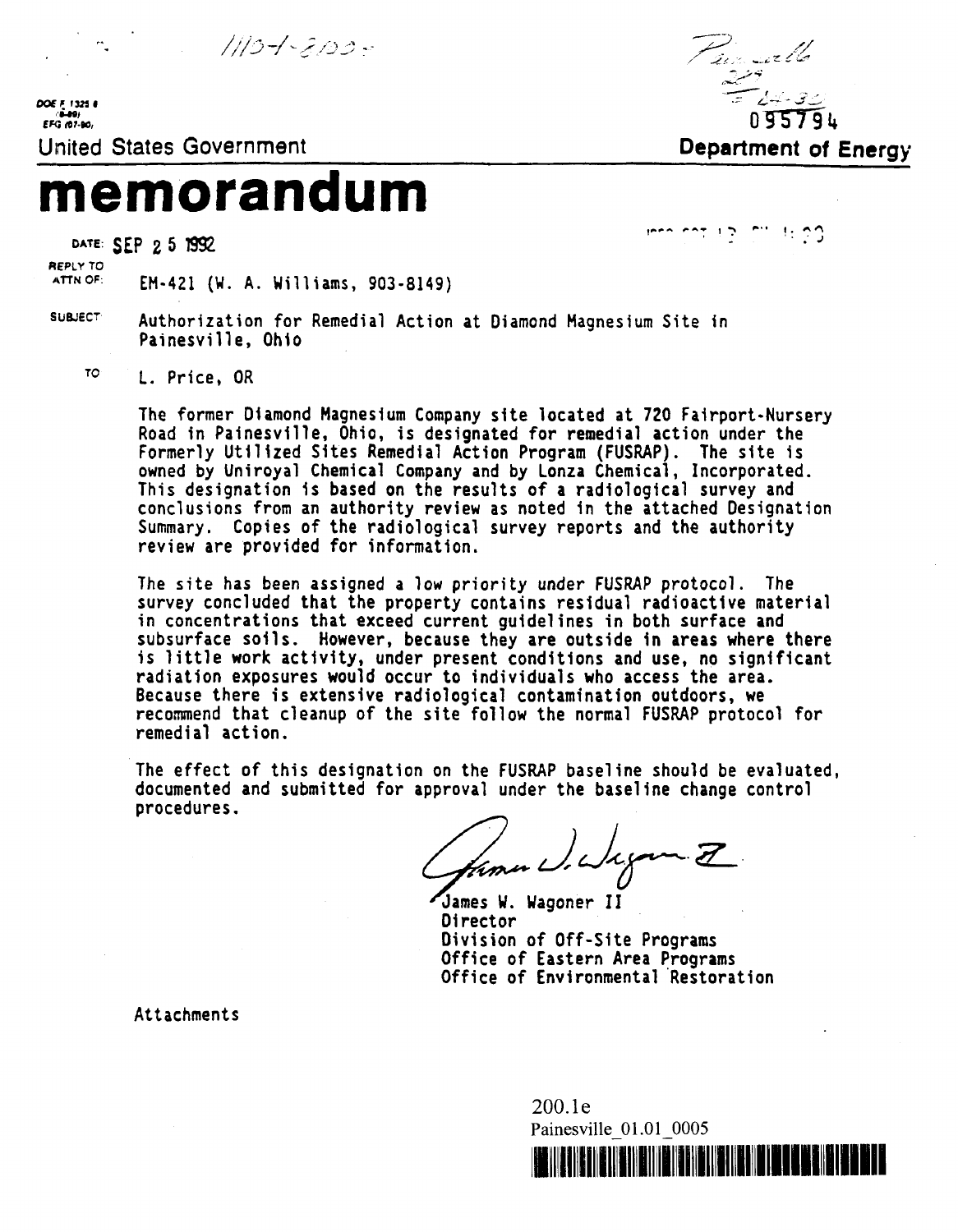**09579 U**

 $\sim$   $\sim$ 

 $\Delta \phi = 0.05$ 

# **FORMERLY UTILIZED SITES REMEDIAL ACTION PROGRAM**

 $\langle \sigma_{\rm{in}} \rangle$ 

 $\omega$ 

# **DESIGNATION SUMMARY FOR DIAMOND MAGNESIUM COMPANY PAINESVILLE, OHIO**

**August 5, 1992**

 $\mathcal{L}_{\text{max}}$  and  $\mathcal{L}_{\text{max}}$ 

 $\sim 10^{-1}$ 

**U.S. Department of Energy Office of Environmental Restoration**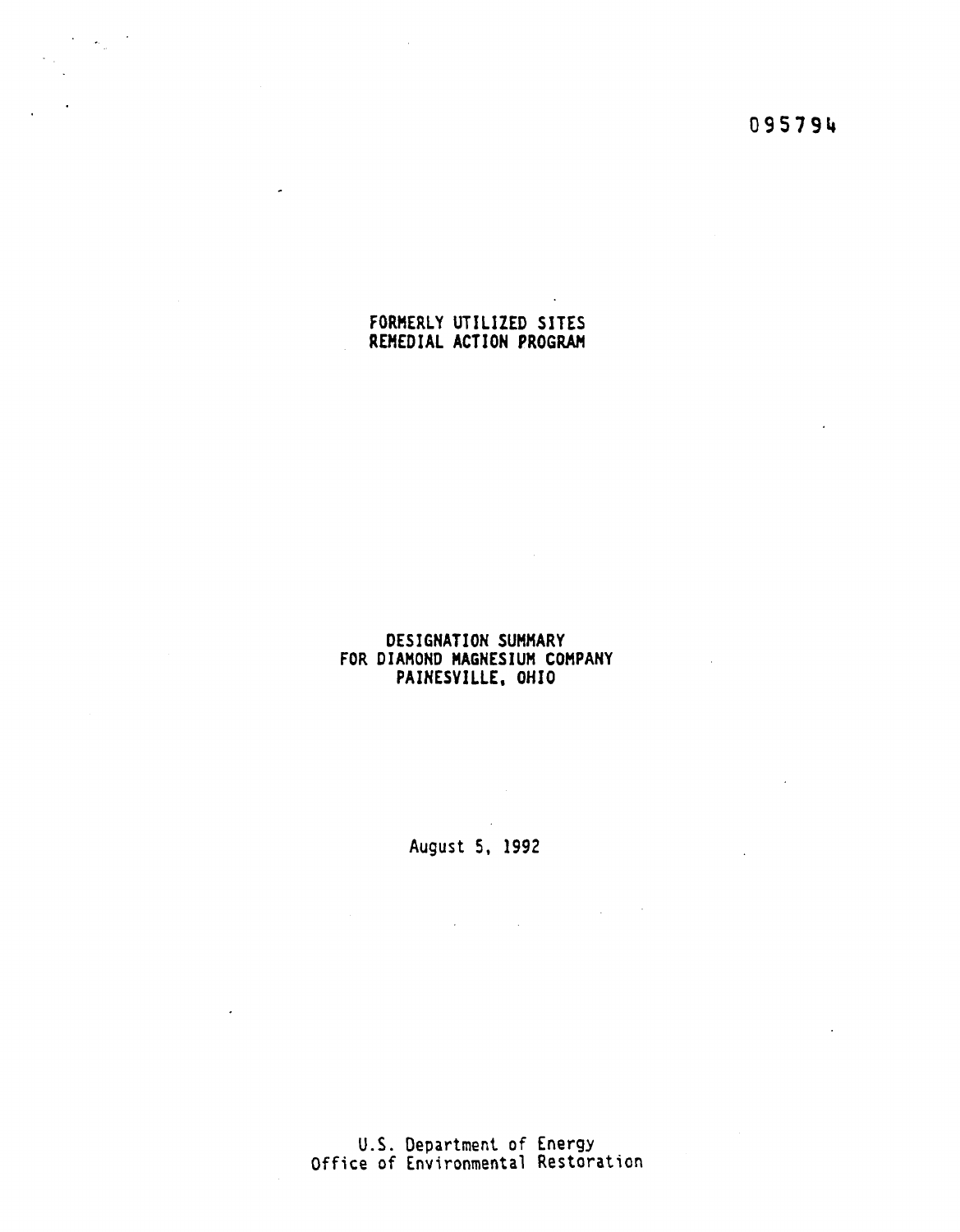# **Designation Summary' Diamond Magnesium, Painesville**

# **CONTENTS**

 $\bullet$ 

 $\bullet$ 

| <b>BACKGROUND</b>           |  |  |  |  |  |  |  |  |  |  |  |
|-----------------------------|--|--|--|--|--|--|--|--|--|--|--|
|                             |  |  |  |  |  |  |  |  |  |  |  |
|                             |  |  |  |  |  |  |  |  |  |  |  |
|                             |  |  |  |  |  |  |  |  |  |  |  |
| DESIGNATION DETERMINATION 3 |  |  |  |  |  |  |  |  |  |  |  |
|                             |  |  |  |  |  |  |  |  |  |  |  |
|                             |  |  |  |  |  |  |  |  |  |  |  |

 $\frac{1}{2}$  .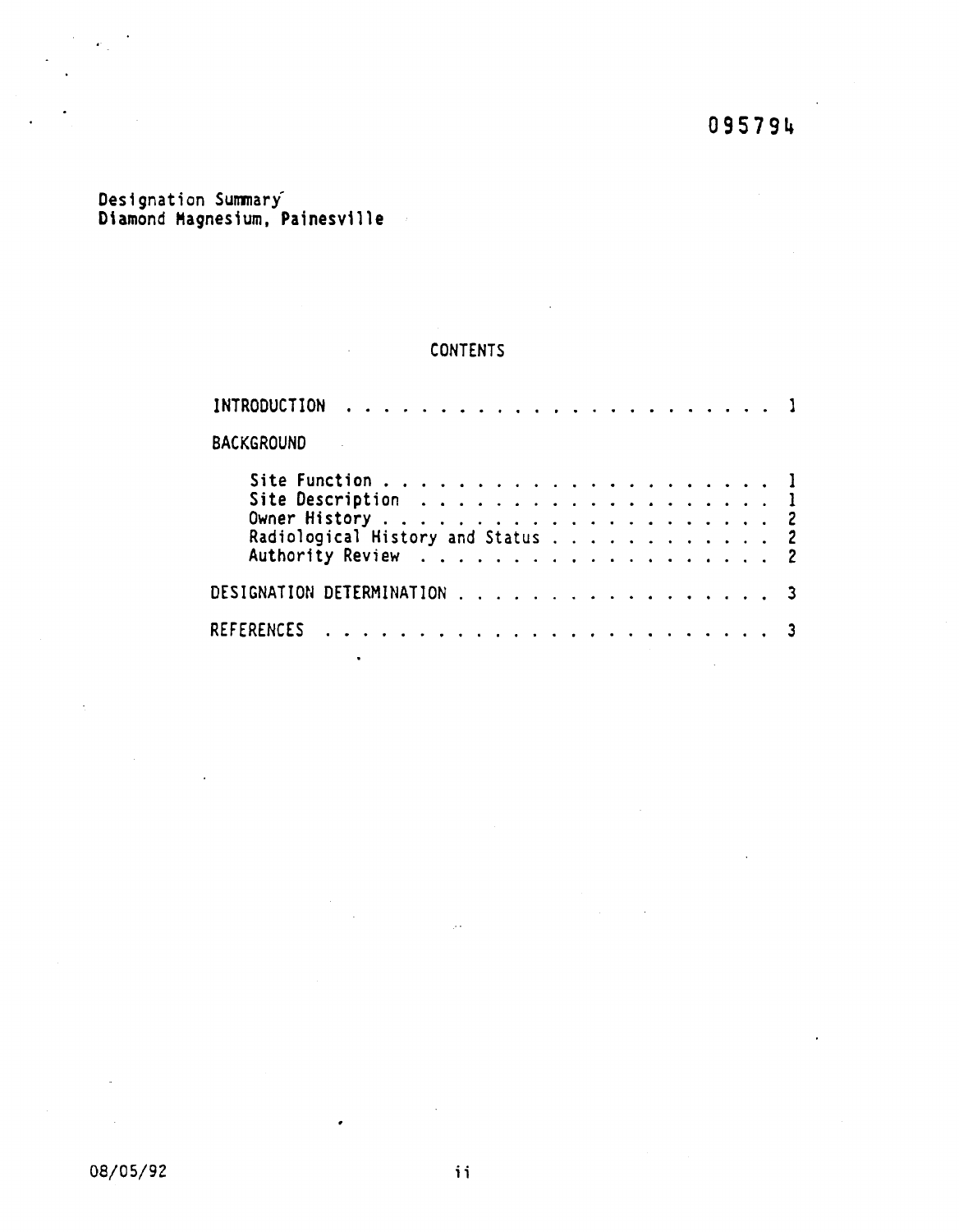**Designation Summary 1 Diamond Magnesium,' Patnesville**

**The Department of Energy (DOE), Office of Environmental Restoration, has reviewed the past activities of the Manhattan Engineer District (MED) at the former Diamond Magnesium Company site in Painesville, Ohio, and has completed** a radiological survey of the site (Foley, et al 1991). DOE has determined **that the residual radioactive materials in surface and subsurface soils exceed current guidelines (USDOE 1987, 1990) for use without radiological restrictions.**

**Based on a review of the available historical documentation and the results of the survey, the DOE has concluded that this site shall be designated for remedial action under the Formerly Utilized Sites Remedial Action Program (FUSRAP). The site has been assigned a low priority as the survey results indicate that the residual radioactivity is outside and poses no immediate risk to workers. The remainder of this report summarizes the site information and the designation decision.**

## **BACKGROUND**

#### **Site Function:**

**The following discussion is based upon the Authority Review (Williams 1992).**

**In the early 1940s, the Defense Plant Corporation constructed a magnesium production facility in Painesville, Ohio, on property owned by the Diamond Magnesium Company. Diamond Magnesium intermittently operated this facility from the early 1940s to the early 1960s for the 6SA in support of government operations. In July and August 1952, Diamond Magnesium received approximately 750 tons of radioactively-contaminated scrap steel from the Lake Ontario Storage Area (LOSA). Approximately 700 tons of additional scrap steel were shipped from LOSA to the Painesville facility in March and April 1953. The scrap ferrous metal was for use in controlling chlorine during the magnesium production process.**

#### **Site Description:**

**The following discussion is based upon the survey report (Foley and Floyd, 1990).**

**The Diamond Magnesium site is located at 720 Fairport-Nursery Road in Painesville, Ohio, approximately 22 miles northeast of Cleveland.**

**At the time of the magnesium production work, about a third of the site's approximate 150 acres was covered by large buildings and rail lines. At the time of the survey, some of the same buildings were in use but others removed and/or replaced with other buildings, storage tanks, over-head pipe-rack systems, and spill-retention areas.**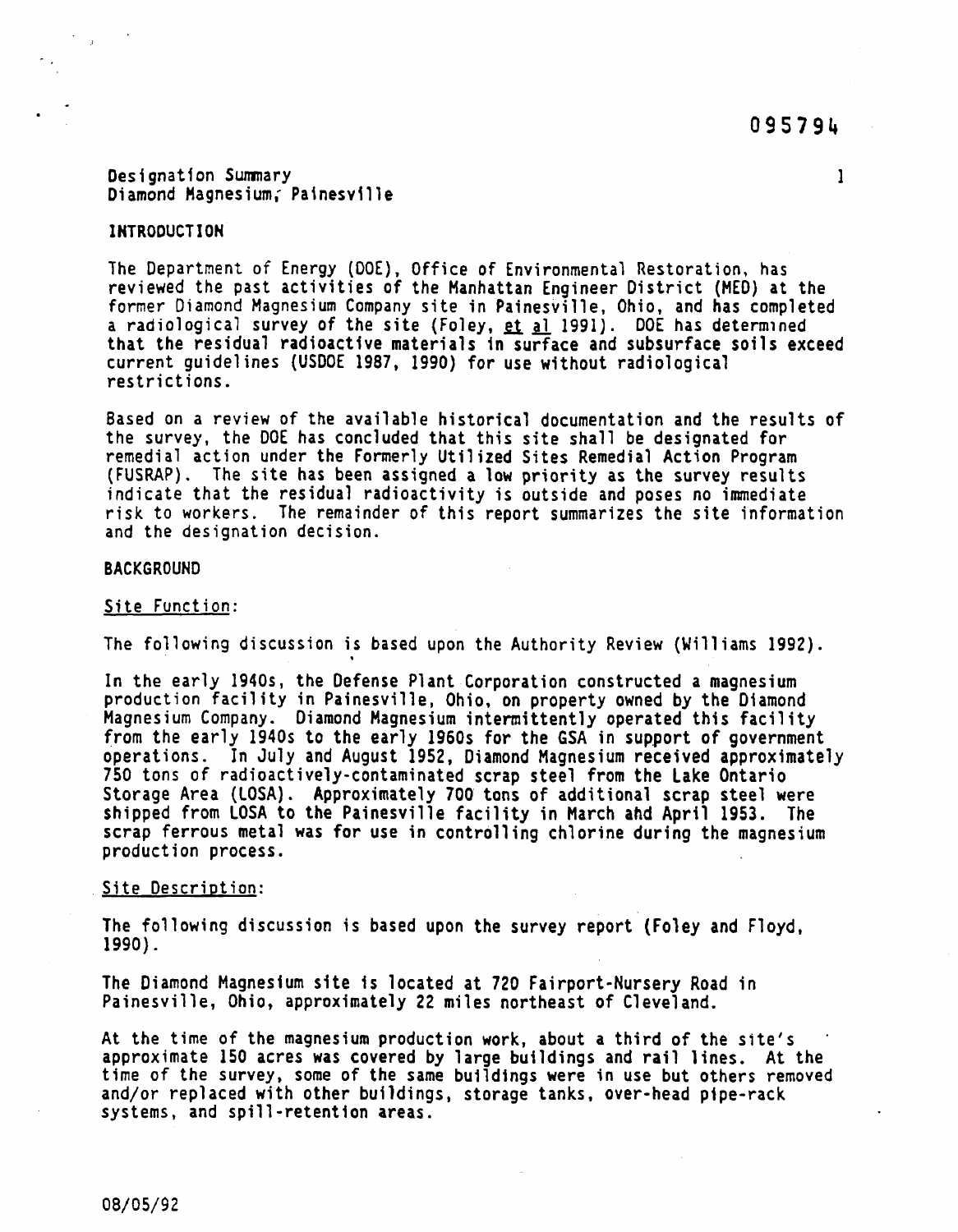# **Designation Summary 2** Diamond Magnesium, Painesville

# **Owner History:**

 $\mathcal{N}_{\mathbf{a},\mathbf{b}}$ 

**The following 1s based upon the survey report (Foley and Carrier, 1991).**

**For periods during the early 1940s and 1950s, the Oiamond Magnesium Company operated a magnesium reduction facility for the General Services Administration (GSA). In the early 1960s, the Oiamond Magnesium facility was excessed and sold by GSA in separate parcels to the Uniroyal Chemical Company and the Lonza Chemical Company as commercial property. As of 1992, both the Uniroyal and Lonza companies were in operation.**

## **Radiological History and Status:**

**The following summary 1s based upon the authority review (Williams 1992).**

**There is no known history of processing or production for radioactive materials. However, for the production process for magnesium, it was desirable to use scrap ferrous metal to scrub chlorine gas released during the process. The GSA sought such scrap from the Atomic Energy Commission (AEC) scrap metal inventories at the Lake Ontario Storage Area (LOSA). The scrap metals most likely included discarded metal drums that had been used to ship and store residues from the processing of pitchblende ores, which contained radium and thorium.**

**GSA requested the transfer from the AEC of scrap with full knowledge of slight radioactive contamination. AEC personnel monitored the release and shipment by rail of radioactively-contaminated scrap metal from LOSA. Painesville received from the AEC at least two shipments, together exceeding 1,400 tons.**

#### **Authority Review:**

**In 1992, the DOE determined that it had the authority to conduct remedial action at the site (Williams 1992). This determination of authority under FUSRAP was based upon the following significant factors.**

- **o The AEC specifically approved the release of the contaminated scrap metal to the GSA facility in Painesville, Ohio.**
- **o Available AEC records indicate that the scrap metal was "slightly" contaminated with uranium at levels not considered hazardous.**
- **o Contaminants presently at the site are a mixture of uranium ore and two different waste products from the processing of uranium ore.**
- **o Chemical "fingerprints" of the contaminants match those of materials unique to AEC operations.**
- **o Radiation levels from AEC related materials are well above applicable guidelines.**